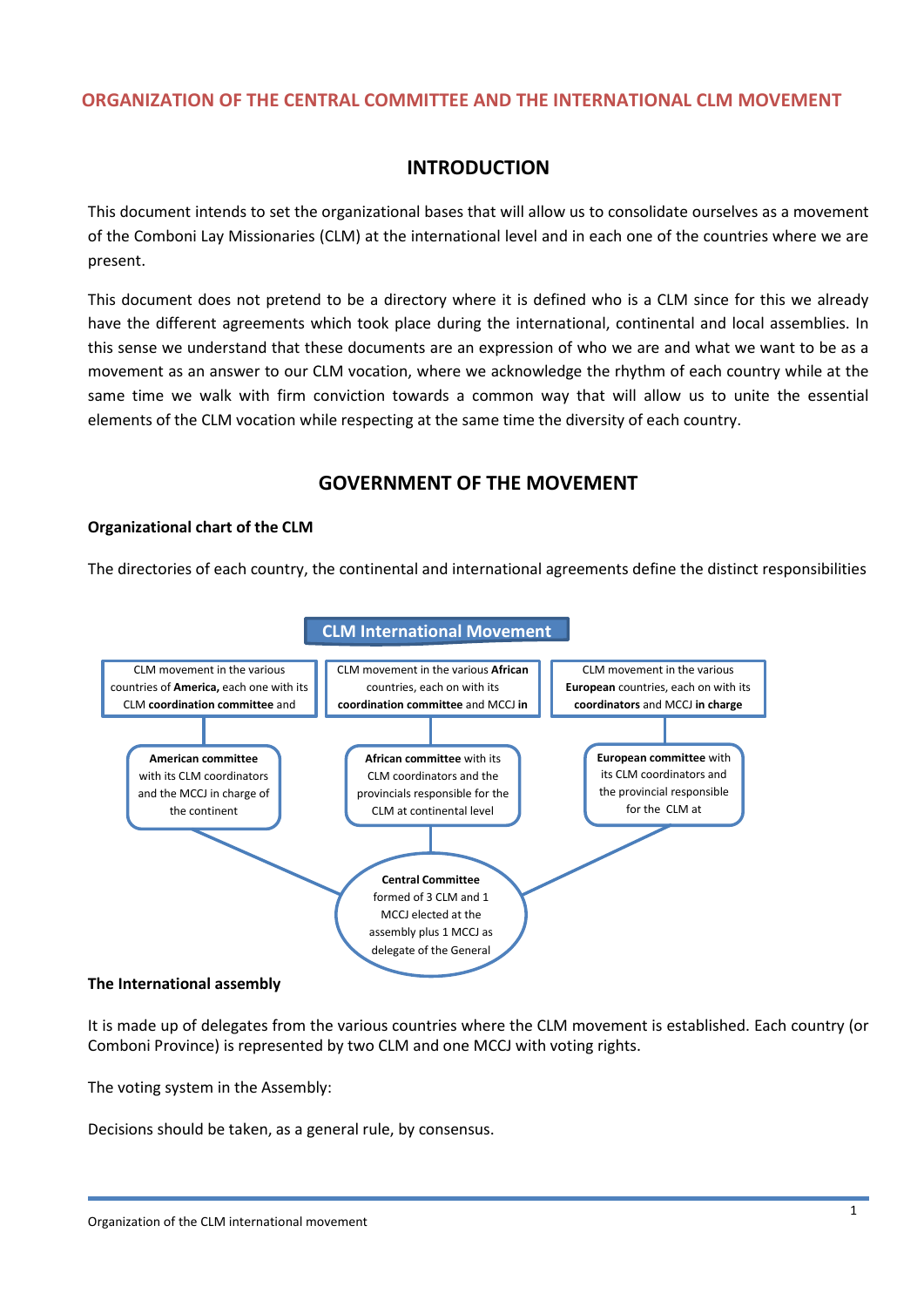- The votes will be by raising the hand, except in the case where a member asks for a secret vote, absolute majority being required at the first vote and simple majority in the following votes.
- To elect the Central Committee there will be an attempt to reach a consensus, so that it may be possible to listen to the opinion of the assembly with regard to the viability of the composition and of the candidates. Afterward the candidates are presented and the vote takes place. The vote will be secret and absolute majority will be required in the first vote, while simple majority will suffice in subsequent votes.
- To vote on decisions that will modify the consensus of prior assemblies, the approval of 2/3 of the assembly is necessary.

The general assembly will meet every 6 years

Three years after an assembly a commission formed by the Central Committee and the continental coordinators will meet to see what the state of the commitments are as agreed upon at the assembly.

The commission will develop a working paper which will establish the groundwork to prepare for the general assembly so as to facilitate the maximum participation of all CLM.

### **Central committee:**

The central committee will be made up by 3 CLM and 1 MCCJ elected by the assembly, plus 1 MCCJ as the delegate of the General Council of the MCCJ. From among the members of the central committee the assembly will elect a coordinator and a substitute for the same.

### Substitution:

- In the case that the delegate of the GC needs to be substituted, it is up to the GC to name another person in his place.
- If another member must relinquish his responsibility before the following assembly he/she will be substituted by a person who will seek the committee itself.

### **Tasks of the Central Committee**

- Convene and organize the assembly.
- Internationalization of the CLM documents.
- Streamline the reflection of the challenges to encourage all at international level.
- Discern the challenges determined by the assembly.
- Encourage the implementation of the agreements reached at the assembly.
- Encourage the exchange of the experiences of all.
- Know the different reality of the different CLM provinces (people outside the country, training ...).
- Mediate between different provinces, realities, etc. to facilitate movement purposes.
- Prepare the operating budget of the Central Committee
- Try to rise funds to maintain ourselves.
- Encourage communication among all countries.
- Management of the website.

### **Commissions**

There is the possibility that at the international level there will be commissions created that will help the growth of the movement. These commissions would depend on the Central Committee.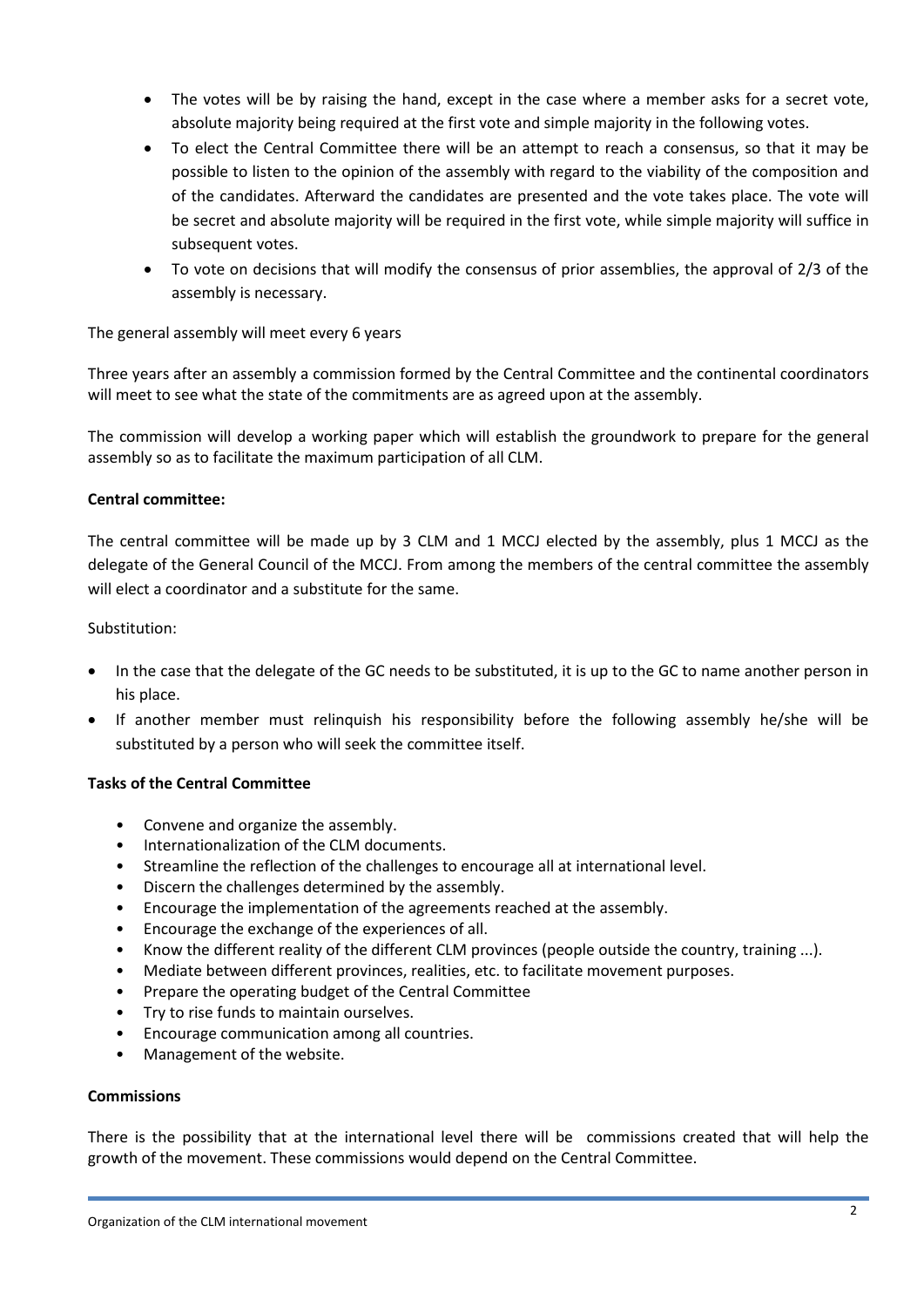#### **Continental committees**

The continental committees will gather at least every three years.

Each continental committee will have a coordinating team made up of at least two CLM and the MCCJ provincial responsible for the CLM on that continent. In the case of Africa the committees made up of 3 CLM and the provincials responsible for the CLM of English-speaking Africa and Mozambique, and French-speaking Africa.

#### **National movements**

In each country there will exist a coordinating team of CLM chosen by the assembly by the same CLM and a delegate MCCJ chosen by the province.

A person to coordinate?? will be chosen for convoking the various meetings.

The CLM assembly of each country will gather at least every year.

The coordinating committee of the CLM of each country will gather at least twice a year.

In those countries where there are both local CLM and CLM from other countries we suggest that little-by-little there be an integration of the activities and that the meeting of both be eventually held in common.

All the CLM who are in the same country or Comboni province are part of the same movement and therefore it does not make sense that they move along separately. This common journey must go along and respect the rhythm of the origin of the distinct CLM entities, working along a common line on the basis of the international agreements and mutual help.

## **ECONOMIC ASPECTS**

All movements need financial means in order to operate.

#### **International financial support:**

We propose the creation of a fund from which the central committee can draw to organize its activities.

From the budget prepared by the Central Committee each group will conduct an economical discernment on what to provide based on the reality of the different groups (it is up to the judgment of each country what will be contributed by the CLM and the MCCJ provinces where there are CLM, according to the means of each one).

It could be possible to present a project for this arrangement wherever it will seem opportune (CLM of some countries, the General Council, some Comboni province or some independent organization that can help).

#### **Continental financial support:**

It is important to see clearly how to take care of the expenses at continental level. This must be established with